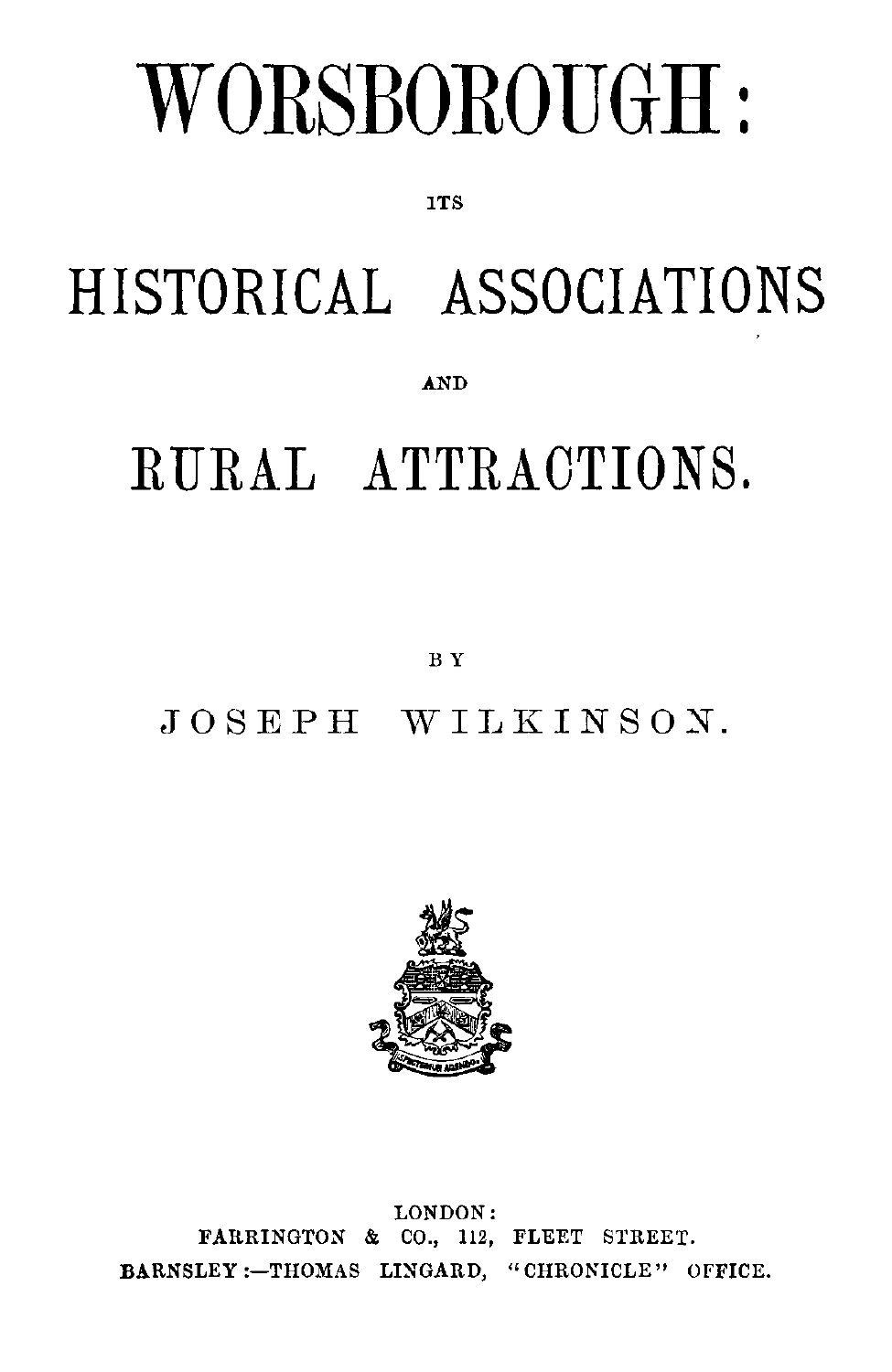

### PREFACE.

Some years have passed away since the writer of the following pages commenced his topographical inquiries, more for the gratification of his own tastes than with any idea of their ever assuming the form which they here present. At that time Richard Elmhirst, Esq., M.D., of Lincoln, a warm lover of antiquarian pursuits, and the Rev. John Andrew, of Worsborough, were living, and by both these gentlemen considerable encouragement and not a little information were given to the writer. Had they been still among us, it is thought that no two persons would have been more gratified at the appearance of the present volume, connected as it is with a township in which both felt so deeply interested, than themselves. The writer proceeded with his collections, adding at intervals to his stock, and some time since he was induced to contribute to a local journal\* a series of papers, embodying much of the information contained in the present volume. These appeared to be so favourably received, that, at the request of various friends, he has been tempted to give the whole in a more connected form, together with much additional matter which was scarcely suited to the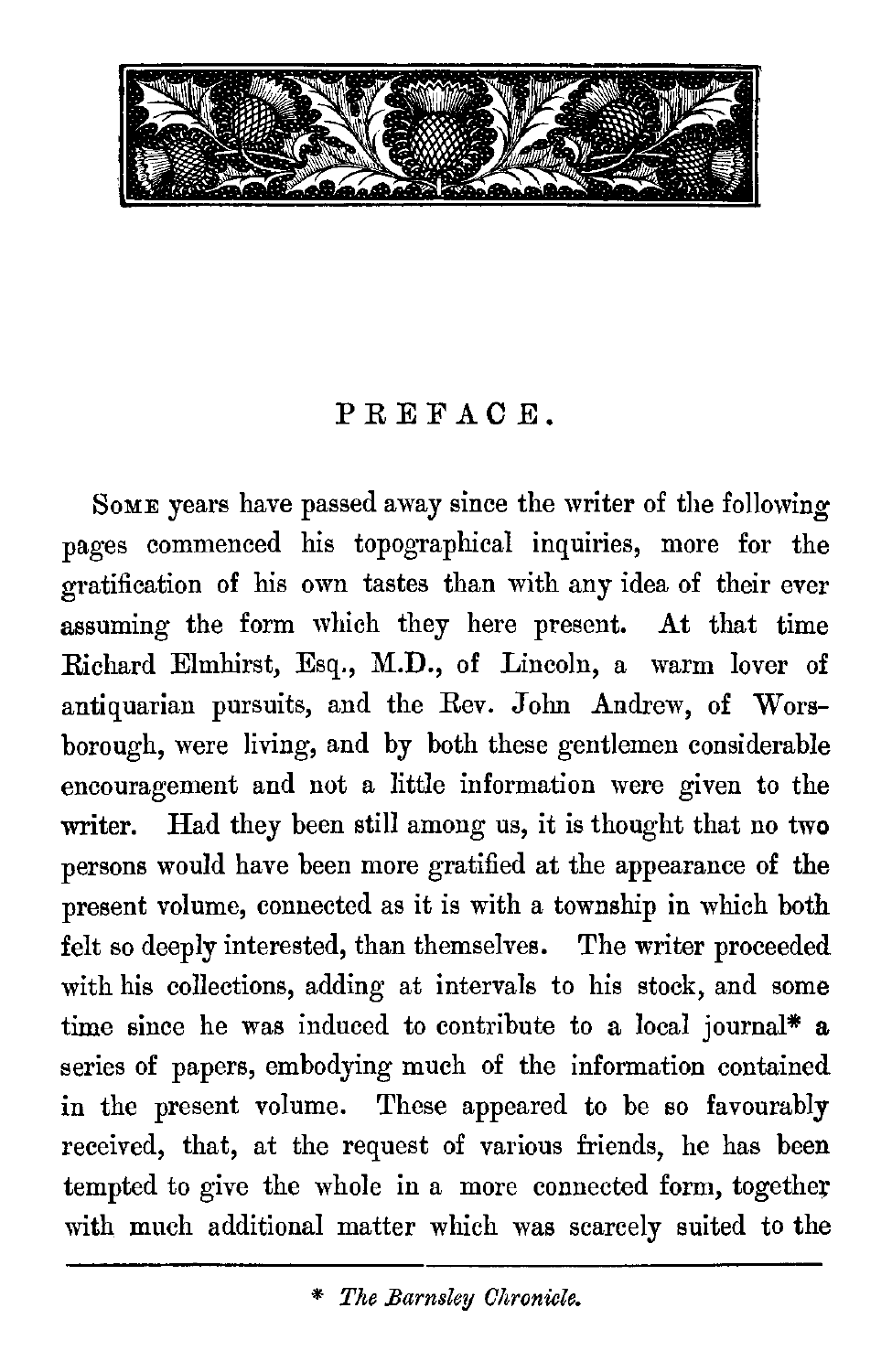columns of a newspaper. The whole having been re-arranged and consolidated, no effort has been spared to make it as correct and complete as possible. In doing this, the uniform kindness and courtesy which the writer has met with, and the interest evinced, in various quarters, during the progress of the work, have been most welcome to him. Although the labour has been found to be somewhat greater than was anticipated, the task has been nevertheless to him an agreeable one. Many scarce and valuable books and manuscripts in the British Museum and other libraries, in which scattered notices of the district are to be found, have been consulted, and laid under contribution. Papers in the possession of W. H. Martin-Edmunds, Esq., from whom the writer has invariably met with the greatest courtesy and assistance, have furnished their quota of information, whilst the parochial registers, as well as other local documents, have been thrown open for the same purpose by the Wicar of Worsborough, the Rev. John Newman, and from these sources much original information has been obtained. The Enclosure Act and Award, the Tithe Commutation Act, the Manor Court Rolls, and other papers, have also been consulted with the corresponding advantages to be expected therefrom. By F. W. T. Vernon-Wentworth, Esq., the lord of the Manor of Worsborough, the author's labours have been most kindly appreciated and encouraged ; indeed, not only on the present, but on a previous occasion, his countenance and patronage have been generously accorded. Especial thanks are due to C. Jackson, Esq., of Doncaster, for much valuable assistance rendered, and for many additions which his own collections have supplied ; to that gentleman also the author is indebted for the portrait of Mrs. Pope, and the view of Wentworth Castle in 1730, which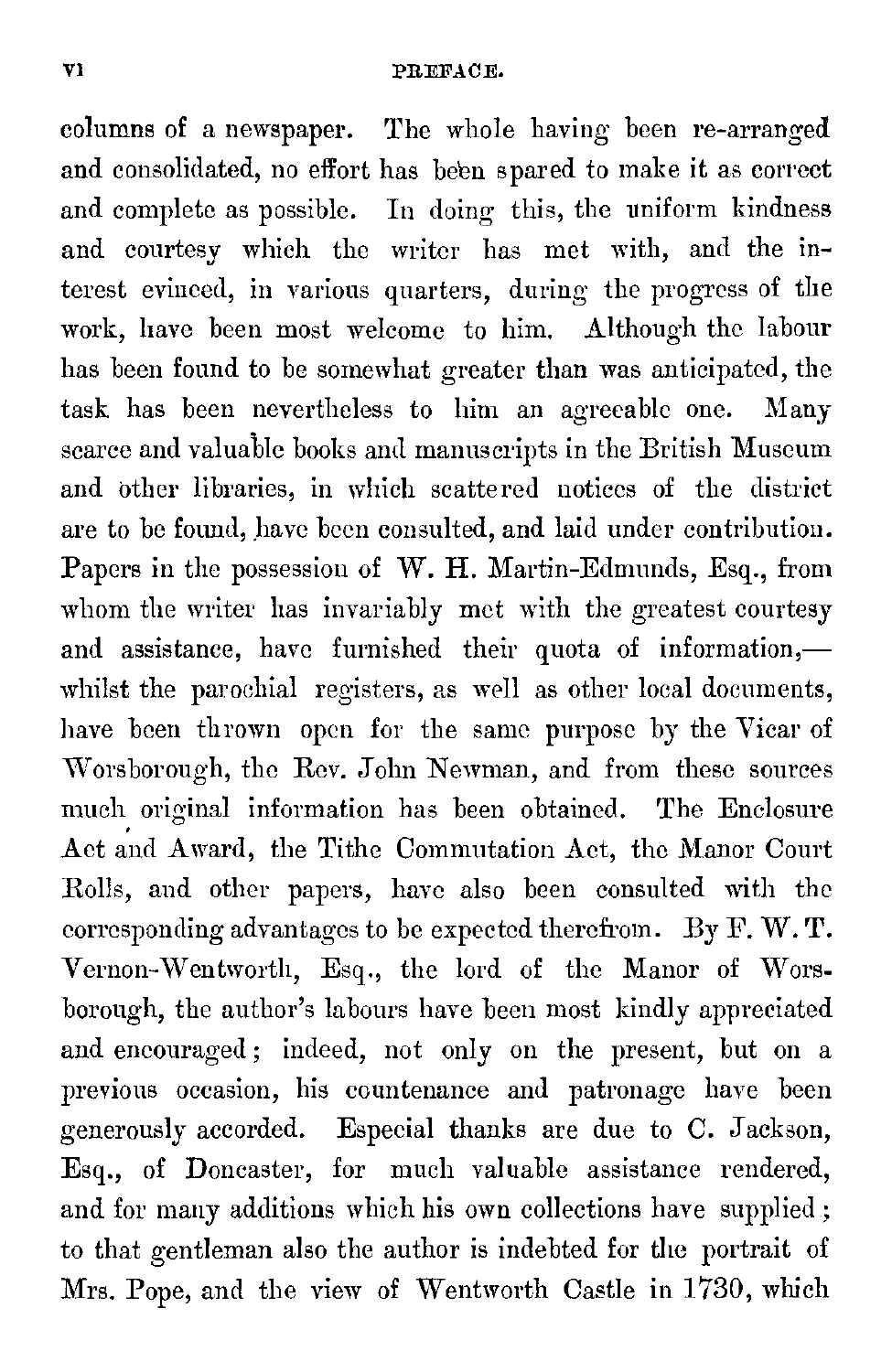#### PREFACE. VII

add much, as it is hoped, to the attractiveness of the work. To other persons also the writer desires to tender his thankful acknowledgments, both for information and illustrations which embellish the work; he may particularly mention, among these, the Rev. William Elmhirst, of Elmhirst ; J. C. Milner, Esq., of Thurlstone (whose ancestors were long resident at Rockley Old Hall) ; Mr. S. J. Cooper, of Mount Vernon ; Mr. Joseph Mitchell, of Swaithe Hall; the Rev. J. Mason, of Pindar Oak; Mr. C. Wright, of Worsborough, and Mr. Guest, of Hay Green.

Dr. Miller, in his *History of Doncaster and its Vicinity,*  1804, gives a scanty account of Worsborough. In the elaborate and well-known *History of the Deanery of Doncaster,* 1828, Mr. Hunter has of course furnished a most valuable store of information relating to this locality, but, as might be expected from a work of that extended character, this is in many respects necessarily brief. To collect, arrange, and present to the reader whatever has been thought worthy of remark by different authors, as well as to give such other notices as have come under the writer's own observation, is the chief object of this work. The materials have grown upon his bands until the present volume is the result. Many notes incidentally bearing upon Worsborough will be found, which by some may be deemed irrelevant to the subject matter in hand, but these are identified, more or less, with the immediate district, and will be found to contain information which is not perhaps generally known. Should, however, these by some be considered trivial, it must be remembered that the work professes only to be a History of Worsborough, and, on that account, they may have their comparative interest, and thus be entitled to a place here, while